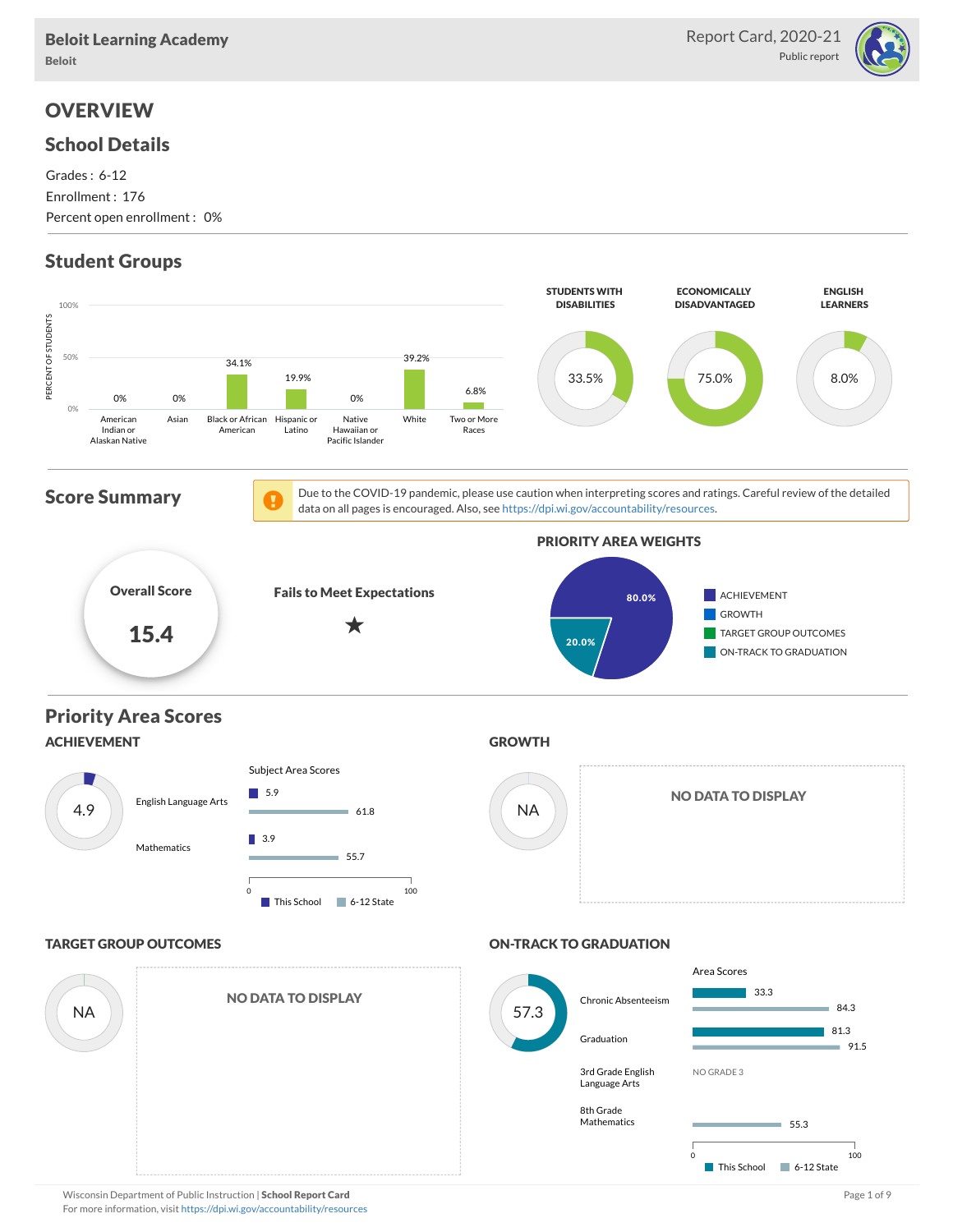

# ACHIEVEMENT

This priority area summarizes how this school's students performed on state assessments using a points-based proficiency system that gives partial credit for Basic test performance and extra credit for Advanced performance. The score is a multi-year average of English language arts and mathematics subscores.

#### Priority Area Score



### Student Group Achievement, 2020-21 (for information only)

Group size is given in parentheses. Groups with fewer than 20 students are not displayed.

#### ENGLISH LANGUAGE ARTS

NO DATA TO DISPLAY

# **MATHEMATICS** Economically Disadvantaged  $(20)$  2.5  $-2.2$ 0 100 Point change from prior year

### Performance Levels by Year

These graphs show school-wide percentages and group sizes of students performing at each level.

#### ENGLISH LANGUAGE ARTS



#### **MATHEMATICS**



# Wisconsin Department of Public Instruction | School Report Card Page 2 of 9 and 2 of 9 and 2 of 9 and 2 of 9 and 2 of 9 and 2 of 9 and 2 of 9 and 2 of 9 and 2 of 9 and 2 of 9 and 2 of 9 and 2 of 9 and 2 of 9 and 2 of 9 and

For more information, visit <https://dpi.wi.gov/accountability/resources>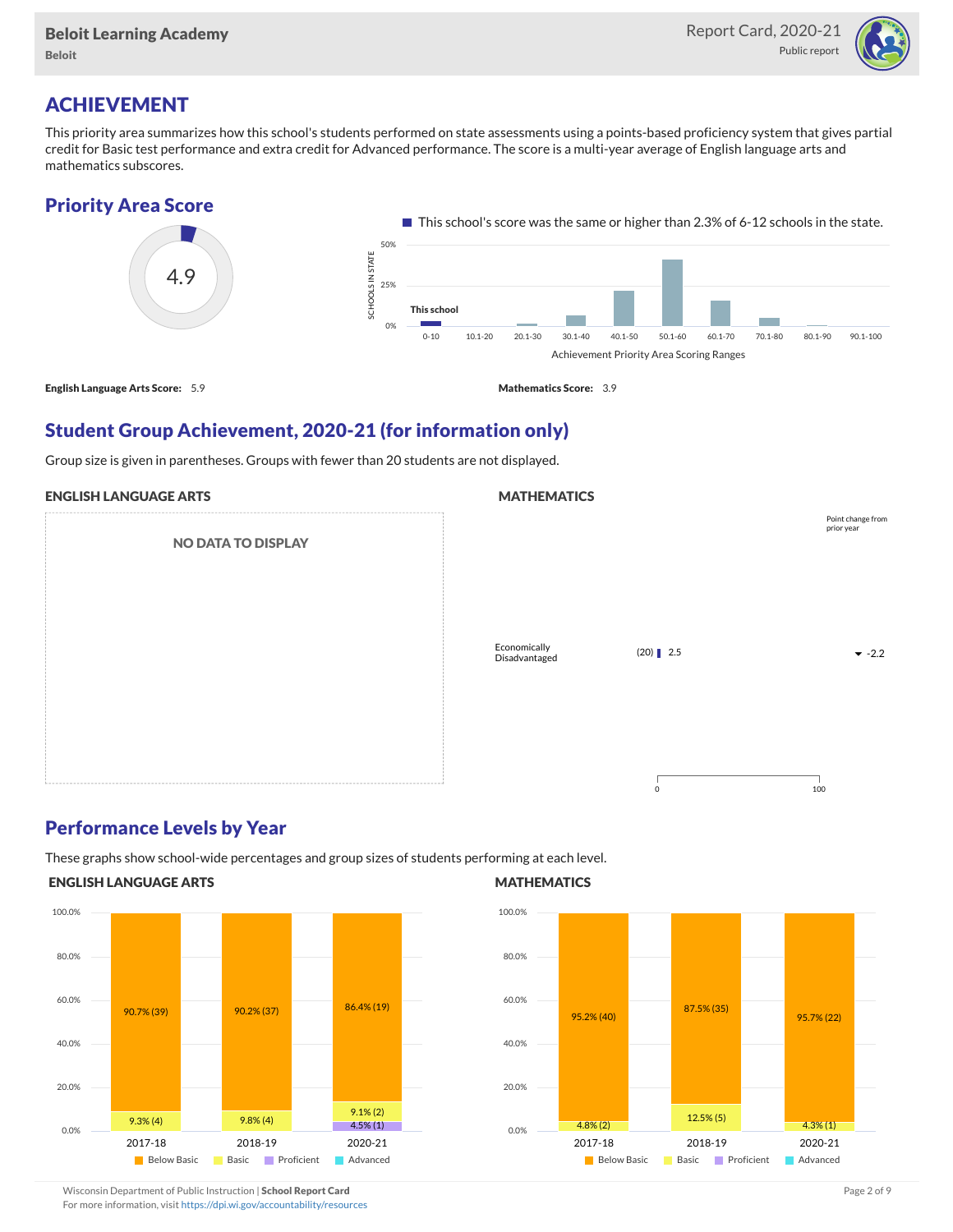

# ACHIEVEMENT - ADDITIONAL INFORMATION

The data on this page is for information only.

# Test Participation Rates, 2020-21

| <b>ENGLISH LANGUAGE ARTS</b> |                                   | <b>MATHEMATICS</b> |                             |  |  |  |  |
|------------------------------|-----------------------------------|--------------------|-----------------------------|--|--|--|--|
| All students                 | Lowest-participating group:       | All students       | Lowest-participating group: |  |  |  |  |
|                              | <b>Students with Disabilities</b> |                    | Students with Disabilities  |  |  |  |  |
| 46.3%                        | 34.4%                             | 47.5%              | 37.5%                       |  |  |  |  |

### Student Group Performance Levels by Year

Groups with any full academic year students in tested grades are shown.

#### ENGLISH LANGUAGE ARTS

|                                   | 2017-18          |           |            |           | 2018-19        |                  |          |            |                 | 2020-21        |                  |          |            |                      |                |
|-----------------------------------|------------------|-----------|------------|-----------|----------------|------------------|----------|------------|-----------------|----------------|------------------|----------|------------|----------------------|----------------|
|                                   | Tested<br>Total# | Advanced  | Proficient | Basic     | Below<br>Basic | Tested<br>Total# | Advanced | Proficient | Basi<br>$\circ$ | Below<br>Basic | Tested<br>Total# | Advanced | Proficient | Basic                | Below<br>Basic |
| All Students: 6-12 State          | 381,001          | 9.2%      | 33.1%      | 33.8%     | 23.9%          | 383,384          | 8.6%     | 32.2%      | 33.7%           | 25.5%          | 334,615          | 7.4%     | 31.5%      | 35.3%                | 25.8%          |
| <b>All Students</b>               | 43               | 0.0%      | 0.0%       | 9.3%      | 90.7%          | 41               | 0.0%     | 0.0%       | 9.8%            | 90.2%          | 22               | 0.0%     | 4.5%       | 9.1%                 | 86.4%          |
| <b>Black or African American</b>  | $\angle 20$      | $\ddot{}$ | $\star$    | $\star$   | $\star$        | $\angle 20$      | $\star$  | $\star$    | $\ddot{}$       | $\star$        | $\angle 20$      | $\star$  | $\star$    |                      |                |
| Hispanic or Latino                | $\sim 20$        |           | ٠          | ٠         | $\star$        | $\sim 20$        | $\star$  | $\star$    |                 | $\star$        | $\sim 20$        | $\star$  | ٠          |                      |                |
| White                             | $\sim 20$        | $\ddot{}$ | $\Phi$     | $\star$   | $\star$        | $\angle 20$      | $\star$  | $\star$    |                 | $\star$        | $\angle 20$      | $\star$  | $\star$    | $\ddot{\phantom{1}}$ | ٠              |
| Two or More Races                 | $\angle 20$      | $\ddot{}$ | $\star$    | $\ddot{}$ | $\star$        | $\angle 20$      | $\star$  | $\star$    | $\ddot{}$       | $\star$        | $\sim 20$        | $\star$  | $\star$    | $\ddot{\phantom{1}}$ |                |
| <b>Economically Disadvantaged</b> | 37               | 0.0%      | 0.0%       | 10.8%     | 89.2%          | 33               | 0.0%     | 0.0%       | 6.1%            | 93.9%          | $\angle 20$      | $\star$  | ٠          |                      |                |
| <b>English Learners</b>           | $\sim 20$        | $\star$   | $\star$    | $\star$   | $\star$        | $\angle 20$      | $\star$  | $\star$    | $\ddot{}$       | $\star$        | $\angle 20$      | $\star$  | $\star$    | $\ddot{}$            |                |
| <b>Students with Disabilities</b> | 20               | 0.0%      | 0.0%       | $0.0\%$   | 100.0%         | $\sim 20$        | $\star$  | $\star$    |                 | $\star$        | $\angle 20$      | $\star$  | $\star$    | $\ddot{}$            | $\star$        |

#### **MATHEMATICS**

|                                   | 2017-18          |                      |            |           | 2018-19        |                  |          |            |                      | 2020-21        |                  |          |            |                      |                       |
|-----------------------------------|------------------|----------------------|------------|-----------|----------------|------------------|----------|------------|----------------------|----------------|------------------|----------|------------|----------------------|-----------------------|
|                                   | Tested<br>Total# | Advanced             | Proficient | Basic     | Below<br>Basic | Total#<br>Tested | Advanced | Proficient | Basic                | Below<br>Basic | Tested<br>Total# | Advanced | Proficient | Basic                | <b>Below</b><br>Basic |
| All Students: 6-12 State          | 381,572          | 8.1%                 | 31.3%      | 30.5%     | 30.1%          | 383,883          | 8.1%     | 30.1%      | 30.2%                | 31.7%          | 334,667          | 5.5%     | 28.0%      | 31.4%                | 35.1%                 |
| <b>All Students</b>               | 42               | 0.0%                 | 0.0%       | 4.8%      | 95.2%          | 40               | 0.0%     | 0.0%       | 12.5%                | 87.5%          | 23               | 0.0%     | 0.0%       | 4.3%                 | 95.7%                 |
| <b>Black or African American</b>  | $\sim 20$        | $\ddot{}$            | $\star$    | ٠         | $\star$        | $\angle 20$      | $\star$  | $\star$    | $\ddot{\phantom{1}}$ | $\star$        | $\sim 20$        | $\star$  | $\star$    |                      |                       |
| Hispanic or Latino                | $\angle 20$      | $\ddot{\phantom{1}}$ | ٠          | ٠         | $\star$        | $\angle 20$      | $\star$  | $\star$    | $\ddot{\phantom{1}}$ | $\star$        | $\angle 20$      | $\star$  | $\star$    |                      |                       |
| White                             | $\angle 20$      | $\ddot{}$            | ٠          | ٠         | $\star$        | $\angle 20$      | $\star$  | $\star$    | $\ddot{}$            | $\star$        | $\angle 20$      | $\star$  | ٠          | $\ddot{\phantom{1}}$ | ٠                     |
| Two or More Races                 | $\sim 20$        | $\ddot{}$            | ٠          | $\ddot{}$ | $\star$        | $\sim 20$        | $\star$  | $\star$    | $\ddot{}$            | $\star$        | $\sim 20$        | $\star$  | $\star$    | $\star$              | ٠                     |
| <b>Economically Disadvantaged</b> | 36               | 0.0%                 | 0.0%       | 5.6%      | 94.4%          | 32               | 0.0%     | 0.0%       | 9.4%                 | 90.6%          | 20               | 0.0%     | 0.0%       | 5.0%                 | 95.0%                 |
| <b>English Learners</b>           | $\sim 20$        | $\star$              | $\star$    | $\star$   | $\star$        | $\sim 20$        | $\star$  | $\star$    | $\ddot{}$            | $\star$        | $\angle 20$      | $\star$  | $\star$    |                      |                       |
| <b>Students with Disabilities</b> | 20               | 0.0%                 | 0.0%       | $0.0\%$   | 100.0%         | $\sim 20$        | $\star$  | $\star$    |                      | $\star$        | $\sim 20$        | $\star$  | $\star$    | $\ddot{}$            |                       |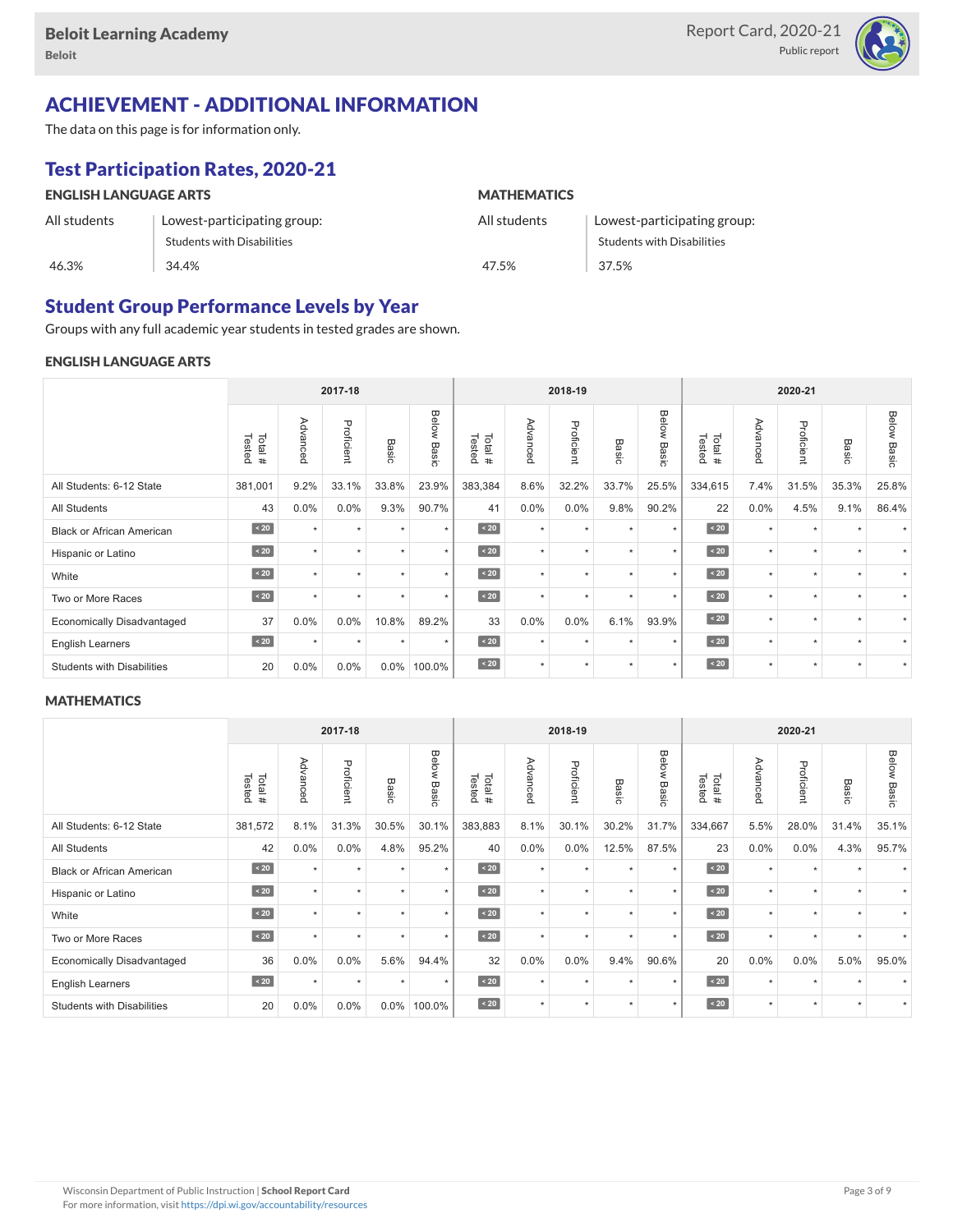

# **GROWTH**

This priority area measures year-to-year student progress on statewide tests. It uses a value-added model that seeks to control for circumstances beyond the influence of educators. A high value-added score means that on average students in the school are progressing more quickly than other, similar students. Growth is scored from 0 to 100 to match the other priority areas and is a conversion from the roughly 0 to 6 value-added score.

### Priority Area Score



# Student Group Value-Added (for information only)

Value-added scores cover an approximately 0-6 range. Higher scores mean greater positive impact. A score of 3.0 is average. Group size is shown in parentheses. Groups with fewer than 20 students are not displayed. Shaded boxes indicate higher-than-average scores.

#### ENGLISH LANGUAGE ARTS

NO DATA TO DISPLAY

#### **MATHEMATICS**

| <b>NO DATA TO DISPLAY</b> |
|---------------------------|
|                           |
|                           |
|                           |
|                           |
|                           |
|                           |
|                           |
|                           |
|                           |
|                           |
|                           |
|                           |
|                           |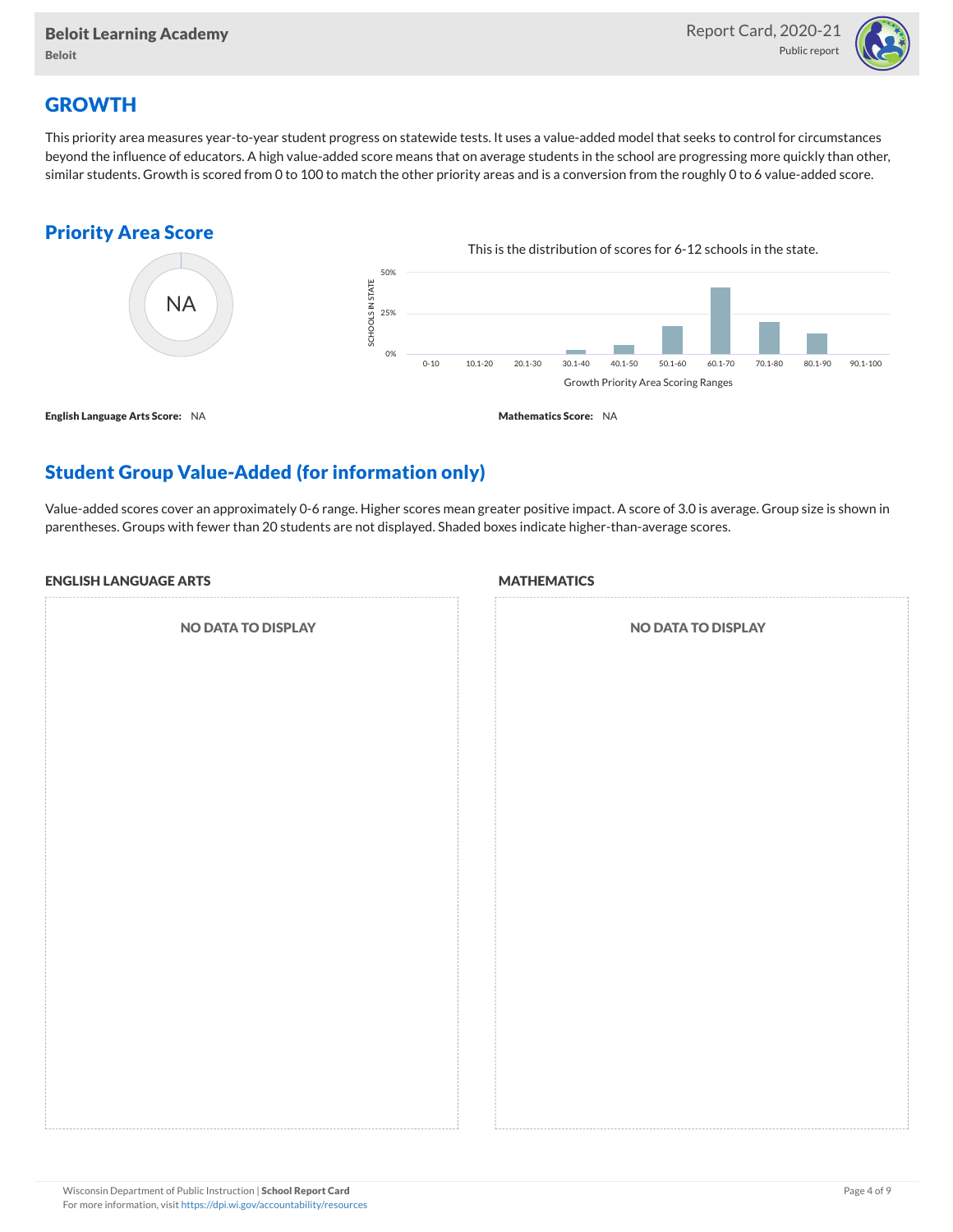

# TARGET GROUP OUTCOMES

This priority area examines outcomes for students with the lowest test scores — the Target Group. It is designed to promote equity by helping schools focus on learners who need the most support while also improving outcomes for all students. The priority area score combines component scores for achievement, growth, chronic absenteeism, and attendance or graduation rate. Data are not displayed when target groups have fewer than 20 students.

### Priority Area Score



### Component Scores

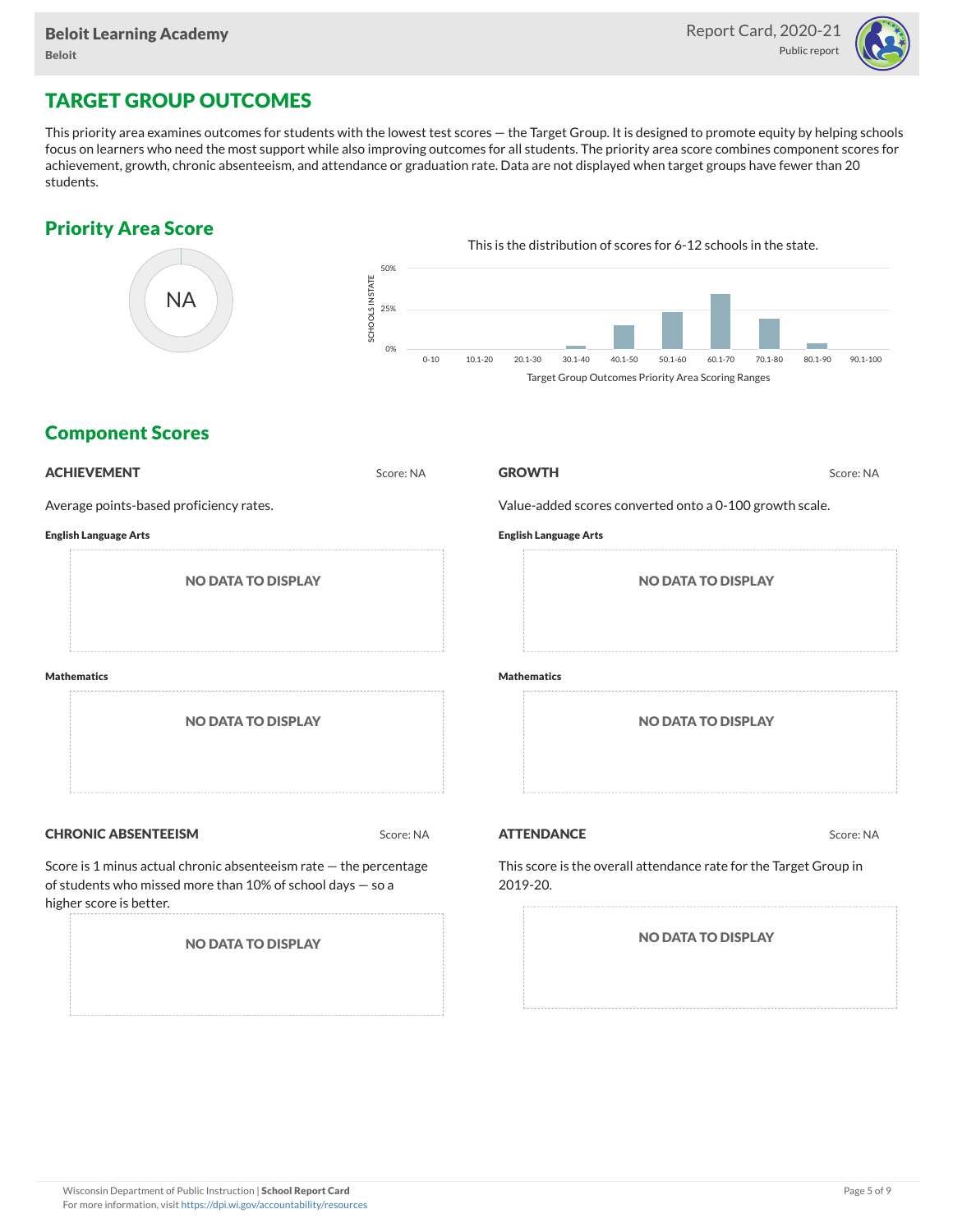

# ON-TRACK TO GRADUATION

This priority area indicates how successfully students are progressing toward completing their K-12 education. The score combines component scores for measures of student engagement and achievement.



#### Component Scores

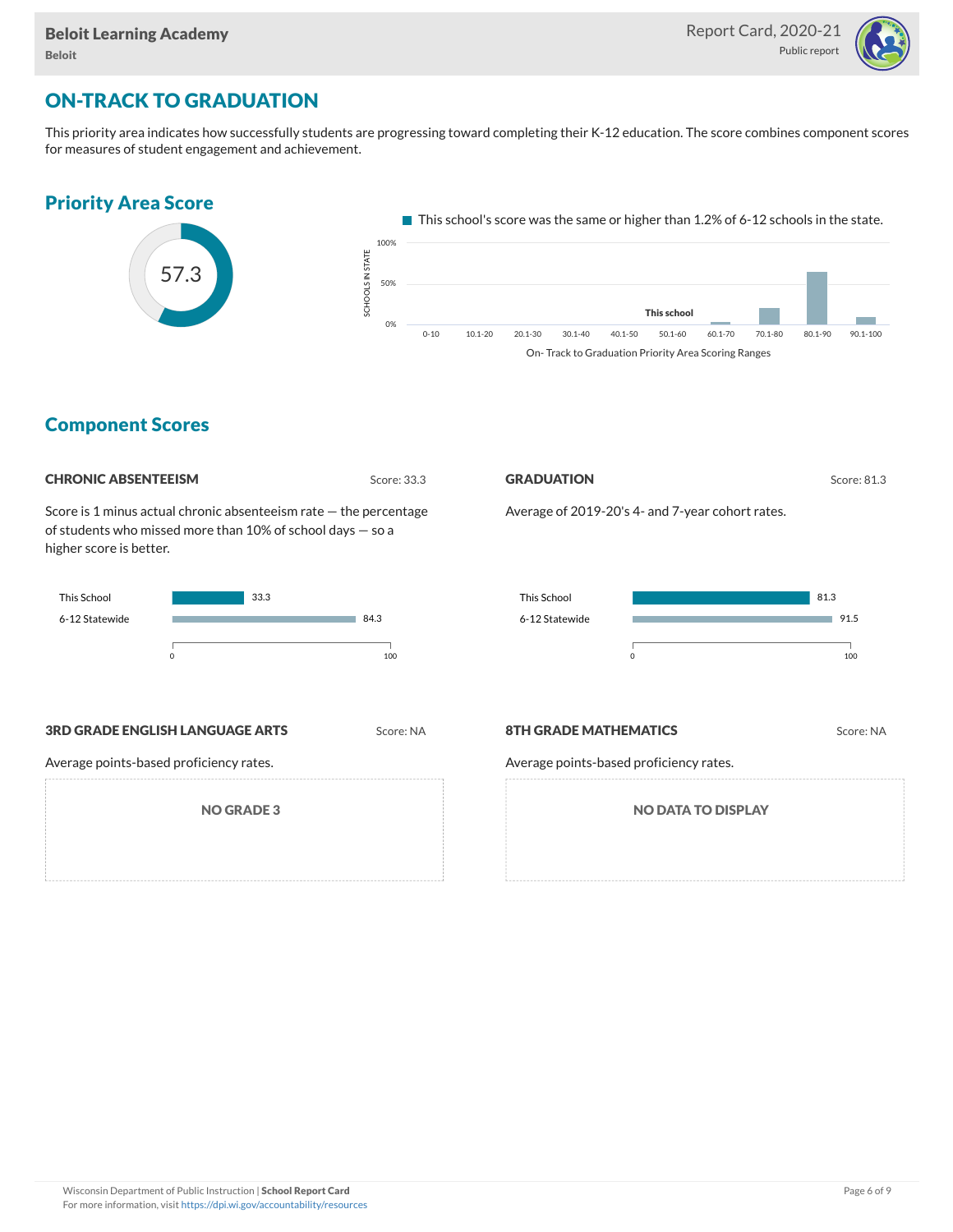

# ON-TRACK TO GRADUATION - ADDITIONAL INFORMATION

This page provides additional detail about chronic absenteeism and graduation and is for information only.

# Student Group Chronic Absenteeism Rates, Single-Year

|                                   | 2017-18   |         |                 | 2018-19   | 2019-20         |           |  |  |
|-----------------------------------|-----------|---------|-----------------|-----------|-----------------|-----------|--|--|
|                                   | Students  | Rate    | <b>Students</b> | Rate      | <b>Students</b> | Rate      |  |  |
| All Students: 6-12 State          | 458,462   | 15.8%   | 459,977         | 15.9%     | 461,055         | 15.4%     |  |  |
| All Students                      | 196       | 65.8%   | 200             | 68.0%     | 168             | 66.1%     |  |  |
| Asian                             | $\sim 20$ | $\star$ | $\mathbf 0$     | <b>NA</b> | 0               | <b>NA</b> |  |  |
| <b>Black or African American</b>  | 73        | 71.2%   | 67              | 61.2%     | 55              | 63.6%     |  |  |
| Hispanic or Latino                | 50        | 64.0%   | 50              | 74.0%     | 32              | 65.6%     |  |  |
| White                             | 61        | 60.7%   | 71              | 71.8%     | 67              | 67.2%     |  |  |
| Two or More Races                 | $\sim 20$ | $\star$ | $\sim 20$       | $\star$   | $\angle 20$     |           |  |  |
| <b>Economically Disadvantaged</b> | 153       | 66.0%   | $\sim 20$       | $\star$   | 135             | 68.9%     |  |  |
| <b>English Learners</b>           | 27        | 70.4%   | 23              | 73.9%     | $\angle 20$     |           |  |  |
| <b>Students with Disabilities</b> | 48        | 66.7%   | 44              | 68.2%     | 51              | 72.5%     |  |  |

# Student Group Graduation Rates

This table shows for each of two cohorts the percentage of students starting high school together who graduated by 2019-20. The four-year rate pertains to students who started high school four years earlier, and the seven-year rate pertains to students who started seven years earlier.

|                                   |                    | Four-year cohort graduation rate |           | Seven-year cohort graduation rate |           |       |  |  |
|-----------------------------------|--------------------|----------------------------------|-----------|-----------------------------------|-----------|-------|--|--|
|                                   | Students in cohort | Graduates                        | Rate      | Students in cohort                | Graduates | Rate  |  |  |
| All Students: 6-12 State          | 66,987             | 60,500                           | 90.3%     | 65,509                            | 60,787    | 92.8% |  |  |
| <b>All Students</b>               | 134                | 99                               | 73.9%     | 123                               | 110       | 89.4% |  |  |
| Asian                             | 0                  | <b>NA</b>                        | <b>NA</b> | $\angle 20$                       | $\star$   |       |  |  |
| Black or African American         | 41                 | 29                               | 70.7%     | 38                                | 33        | 86.8% |  |  |
| Hispanic or Latino                | 43                 | 33                               | 76.7%     | 39                                | 34        | 87.2% |  |  |
| White                             | 41                 | 29                               | 70.7%     | 39                                | 37        | 94.9% |  |  |
| Two or More Races                 | $\angle 20$        | $\star$                          | $\star$   | $\angle 20$                       | $\star$   |       |  |  |
| <b>Economically Disadvantaged</b> | 86                 | 62                               | 72.1%     | 79                                | 71        | 89.9% |  |  |
| <b>English Learners</b>           | 25                 | 18                               | 72.0%     | 24                                | 21        | 87.5% |  |  |
| <b>Students with Disabilities</b> | 23                 | 10                               | 43.5%     | 20                                | 19        | 95.0% |  |  |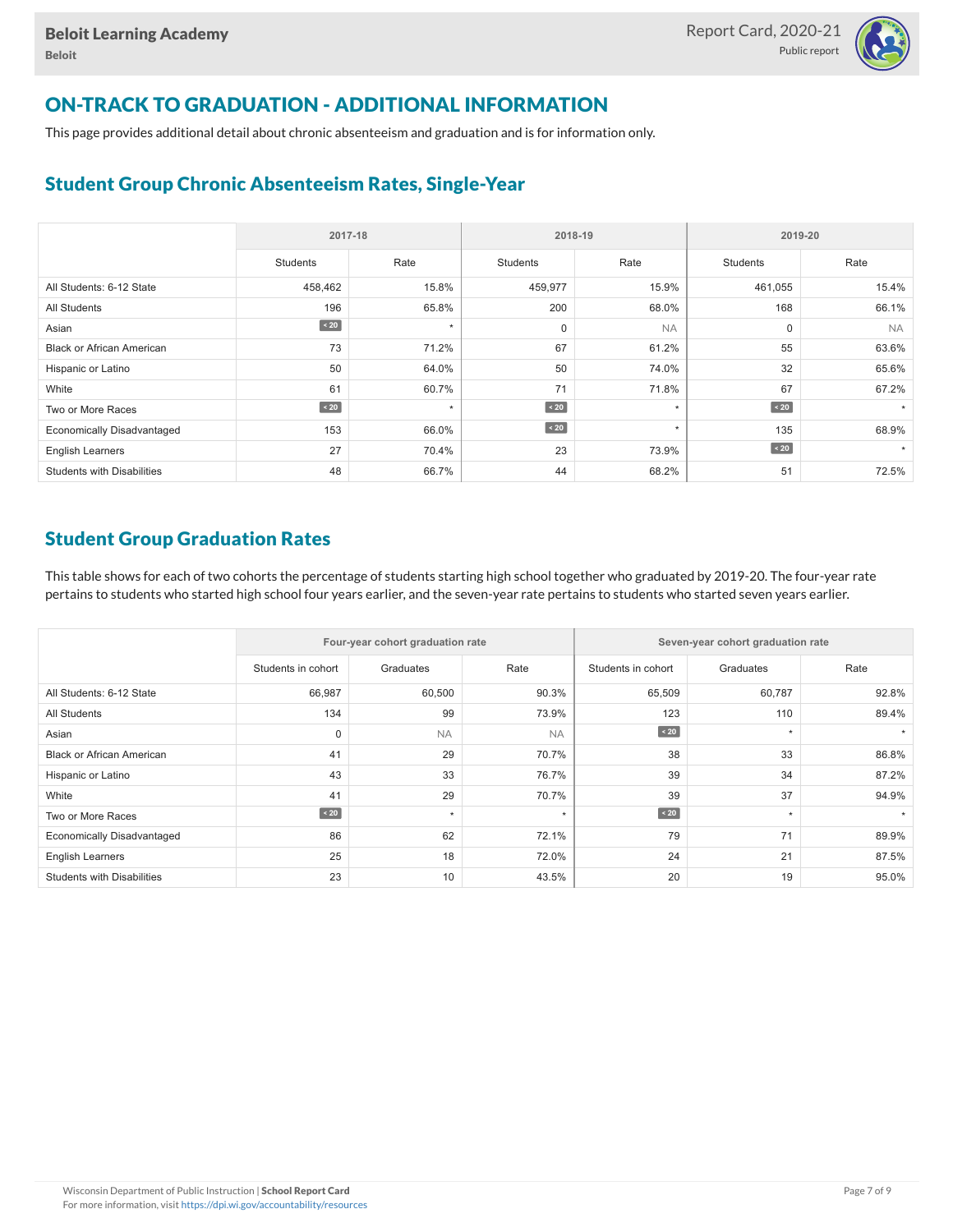

# POSTSECONDARY PREPARATION, 2019-20

Section 115.385 (d)1.-5., Wis. Stat., requires report cards to include data on pupil participation in various postsecondary preparation opportunities. All data are for grades 9-12. This is for information only and does not affect scores. Course and program data are reported by schools and districts to DPI, and this is the first time these data are included on report cards. Please use caution when interpreting these data. Asterisks replace all-student participation data if the school enrolled fewer than 20 students.

### Participation by Type of Postsecondary Preparation

| <b>ADVANCED COURSES</b>                           |                            |                                     | <b>DUAL ENROLLMENT</b>      |                        | <b>INDUSTRY-RECOGNIZED</b><br><b>CREDENTIALS</b> | <b>WORK-BASED LEARNING</b> |                                                               |  |
|---------------------------------------------------|----------------------------|-------------------------------------|-----------------------------|------------------------|--------------------------------------------------|----------------------------|---------------------------------------------------------------|--|
| School                                            | State                      | School                              | State                       | School                 | State                                            | School                     | State                                                         |  |
| 0.0%                                              | 19.2%                      | $0.0\%$                             | 17.8%                       | 0.0%                   | 1.4%                                             | 3.3%                       | 2.4%                                                          |  |
| No students successfully<br>completed an Advanced | Placement or International | No students successfully<br>course. | completed a dual enrollment | recognized credential. | No students earned an industry-                  |                            | 10 students participated in a<br>work-based learning program. |  |
| Baccalaureate course.                             |                            |                                     |                             |                        |                                                  |                            |                                                               |  |

### Student Group Participation

This table compares the percentages of students in the school participating in different types of postsecondary preparation opportunities with the percentages for the state. All groups present in the school are shown. Total student enrollments are given for reference.

|                                   | <b>Total # Enrolled</b> |         | <b>Advanced Courses</b> |              | <b>Dual Enrollment</b> |              | Industry-Recognized<br><b>Credentials</b> |       | <b>Work-Based Learning</b> |              |
|-----------------------------------|-------------------------|---------|-------------------------|--------------|------------------------|--------------|-------------------------------------------|-------|----------------------------|--------------|
|                                   | School                  | State   | School                  | <b>State</b> | School                 | <b>State</b> | School                                    | State | School                     | <b>State</b> |
| Black or African American         | 104                     | 24,232  | $0.0\%$                 | 11.5%        | $0.0\%$                | 9.9%         | 0.0%                                      | 0.3%  | 3.8%                       | 0.8%         |
| Hispanic or Latino                | 63                      | 31,812  | $0.0\%$                 | 14.7%        | $0.0\%$                | 14.1%        | $0.0\%$                                   | 0.9%  | 6.3%                       | 1.4%         |
| White                             | 107                     | 188,332 | $0.0\%$                 | 20.8%        | 0.0%                   | 19.7%        | 0.0%                                      | 1.6%  | 1.9%                       | 2.8%         |
| Two or More Races                 | 25                      | 9,226   | $0.0\%$                 | 16.1%        | $0.0\%$                | 13.3%        | 0.0%                                      | 1.1%  | $0.0\%$                    | 1.4%         |
| <b>Economically Disadvantaged</b> | 223                     | 97,617  | $0.0\%$                 | 11.0%        | 0.0%                   | 13.7%        | 0.0%                                      | 0.8%  | 2.2%                       | 1.7%         |
| <b>English Learners</b>           | 29                      | 13,412  | $0.0\%$                 | 8.7%         | 0.0%                   | 14.1%        | 0.0%                                      | 0.5%  | 6.9%                       | 1.3%         |
| <b>Students with Disabilities</b> | 72                      | 34,473  | $0.0\%$                 | 2.9%         | 0.0%                   | 10.2%        | 0.0%                                      | 0.5%  | 1.4%                       | 1.4%         |